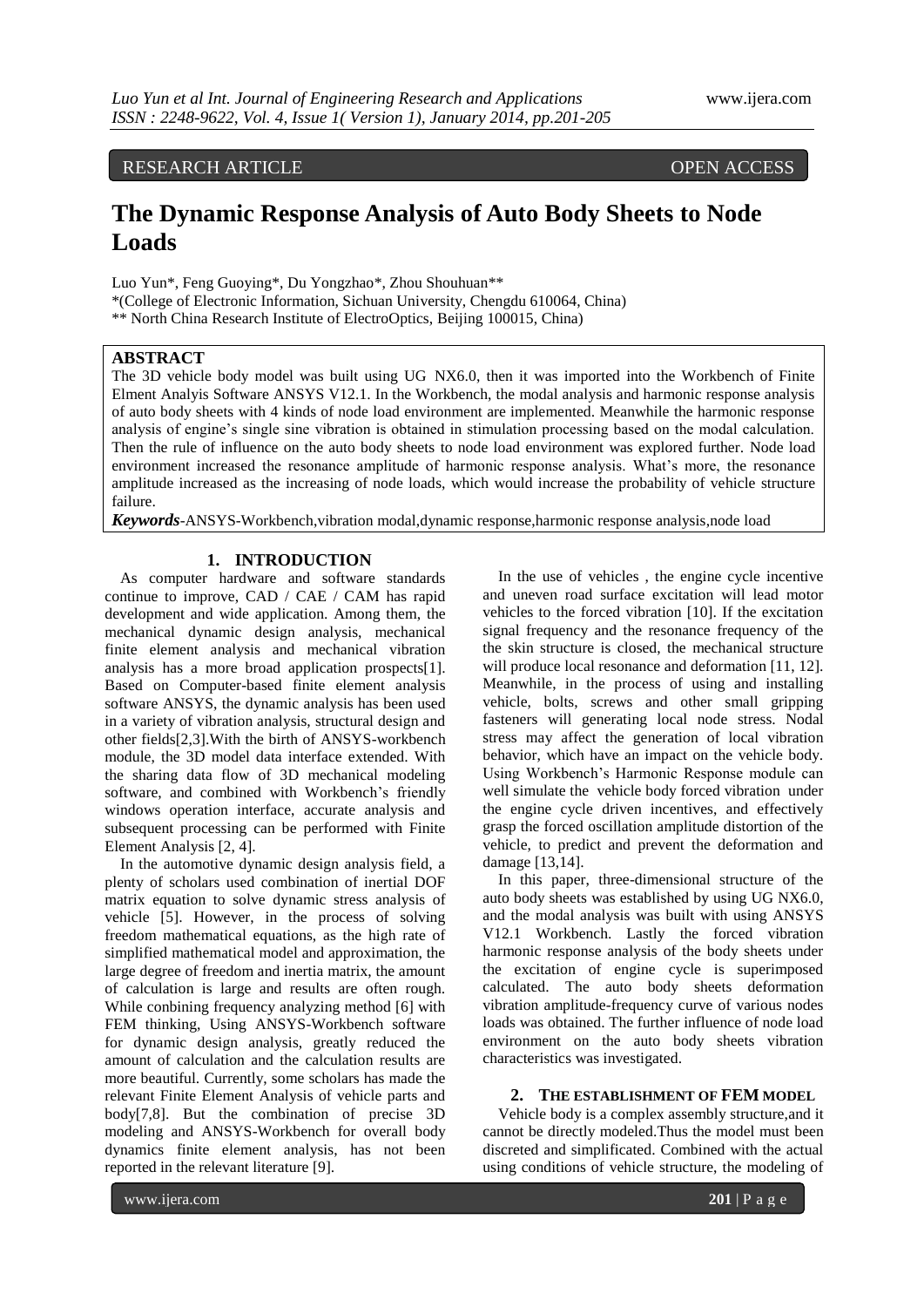auto body sheets has been simplified in this paper. In this paper, 3D modeling of the auto body sheets was built with Unigraphics NX6.0. Then it was imput ANSYS-Workbench with the common data interface IGES, and then the Modal and Harmonic Response calculation was made.

In the modeling, the auto body sheets was extracted. The door and windscreens were removed, ignoring the local structure which has no great influence on the performance of the whole automobile vibration. For the bottom of the vehicle frame, it was simplified based on the actual installation frame. The auto body, and bottom frame part is simplified as a whole, which produced a uniform structure.

In addition, combined with the actual situation, the bottom frame, door, car mounted beam edge stiffeners or reinforced beam on the body model were added, so that the vehicle dynamic analysis is more in line with the actual vibration effect situation.



Fig.1 modal meshed by Workbench

Figure 1 is the model meshed by Workbench. Because the vehicle body is large, the model used the adaptive triangle mesh division, meshing size is 40mm, a total of 578 surface model, division consists of 222116 nodes and 114023 grid cells.

Material characteristic of experimental simulation vehicle is shown in Table 1.

| Table.1 Material characteristic of experimental simulation vehicle |                 |           |            |          |  |  |  |  |  |
|--------------------------------------------------------------------|-----------------|-----------|------------|----------|--|--|--|--|--|
| Main                                                               | Elastic modulus | Poisson's | Density    | Yield    |  |  |  |  |  |
| components                                                         | (GPa)           | ratio     | $(kg/m^3)$ | strength |  |  |  |  |  |
|                                                                    |                 |           |            | (MPa)    |  |  |  |  |  |
| Structure steel                                                    | 200             | 0.3       | 7850       | 245      |  |  |  |  |  |
|                                                                    |                 |           |            |          |  |  |  |  |  |

**3. MODAL RESULTS AND ANALYSIS 3.1 Results of the modal frequencies**

In this paper, the auto body sheets model was calculated the first eight order natural modal frequency values. The calculated value of each order mode is specific shown in Table 2.

| Table. 2 The first 8 natural frequency value of experimental simulation      |  |  |  |  |  |  |  |        |  |  |
|------------------------------------------------------------------------------|--|--|--|--|--|--|--|--------|--|--|
| Modal order $1 \t 2 \t 3 \t 4 \t 5 \t 6$                                     |  |  |  |  |  |  |  |        |  |  |
| Frequency(Hz) $16.731$ $28.914$ $36.275$ $39.255$ $42.299$ $43.688$ $45.118$ |  |  |  |  |  |  |  | 52.475 |  |  |

#### **3.2 Modal shape figure analysis**

Modal shape figure is the relative amplitude cloud of vibrational structure in the natural madal frequencies of Table 2, showing the characterization of the relative amplitude distribution of the structure under the natural vibration frequency. Borrowing model Animate can observed well the relatively weak area structures of the vehicle parts. By optimizing the material distribution, structure and shape of the target body can effectively avoid the resonance frequency region, thereby increasing the reliability and life of the structure [15].

This paper calculated the auto body sheets structure first 8 order mode figure, Where the typical first two vibration modes shown in Figure 2.



Fig.2 The modal shape of test vehicle listed (a)The first order;(b)The second order;

The black line in Figure 2 is the model contour before the deformation, and the color cloud represented each point relative amplitudes of vibration. Figure  $2(a)$  is the first–order vibration

www.ijera.com **202** | P a g e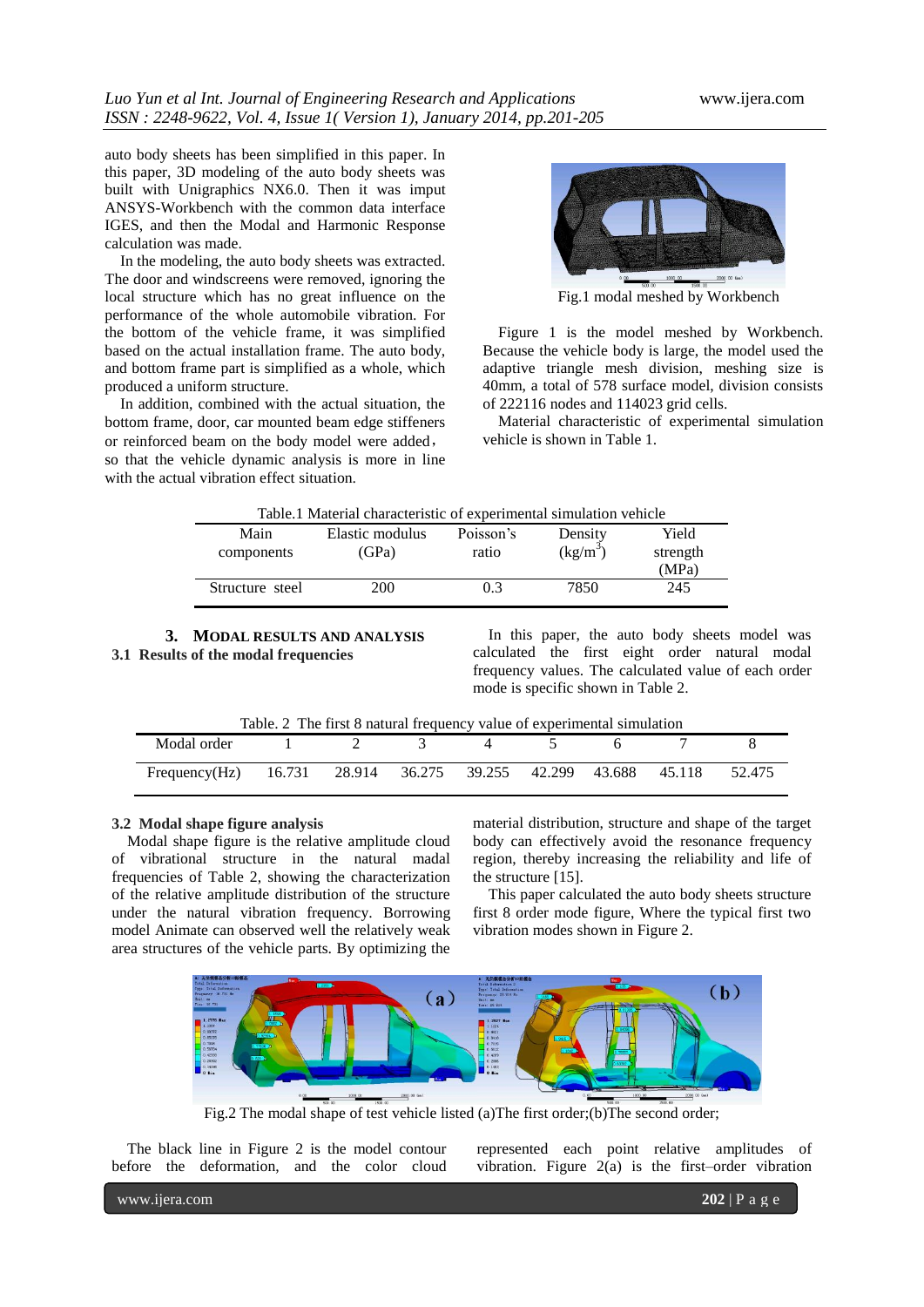modal figure. The vibration response of vehicle body is not obvious; maximum of lateral vibration amplitude is only 1.27760 mm; the vibration had no significant effect on the vehicle body. Thus, in actual use, the first order modal often is ignored artificially. Figure 2(b) is the second-order vibration modal figure, the body longitudinal vibration occurs; the maximum amplitude value of the roof local places is 1.26280 mm. In the condition of common idle (automobile common speed  $(850±50)$  r/min)) [16],<br>the vehicle excitation frequency is vehicle excitation frequency is f=(850±50)/60×2=28.33±1.67Hz. By the analysis of modal, it is close to the second order natural frequency of 28.914Hz, so the car in idling is prone to resonance, resulting to increase of amplitude, and affecting the driver and passenger comfort. Thus the two modes are most likely to be human perception.

Figure captions appear below the figure, are flush left, and are in lower case letters. When referring to a figure in the body of the text, the abbreviation "Fig." is used. Figures should be numbered in the order they appear in the text.

**4. THE HARMONIC RESPONSE ANALYSIS** To further determine the structure vibration response of the engine incentive, and to study the (A) The amplitude-frequency curve of car roof

forced vibration response law of the auto body sheets to node environment, In the basis of above modal calculation, this paper calculated the subsequent four kinds superimposed nodal loads environments harmonic response analysis. By analyzing the results, the response law of body forced vibration in node load condition is recived.

In the bottom of the vehicle front cover, engine parameters were added to motivate and simulate the forced vibration response of the vehicle body. Simulation engine chose Toyota 3VZ-FE. The maximum output torque is 195/4400Ft.Lbs/r.Min-1; maximum power is 185/5200Hp/r.Min-1. When harmonic response analysis superimposed calculated frequency is 1.5 times of the maximum of modal calculated frequency, it is possible to obtain accurate frequency response[10]. Thus this study calculated the frequency is  $(0 \sim 100 Hz)$ ; the frequency increments is 1Hz; the number of sub-steps is 100. Damping coefficient is 0.0279; testing resistance is 260N.s / m [17].

Figure 4 is deformation vibration amplitude frequency curve of auto body sheets focus on various node load conditions. Selecting location were car roof, rear of the car, the car front windshield and the right door beams.



Fig. 4 Deformation vibration amplitude-frequency curve of auto body sheets focus on various node load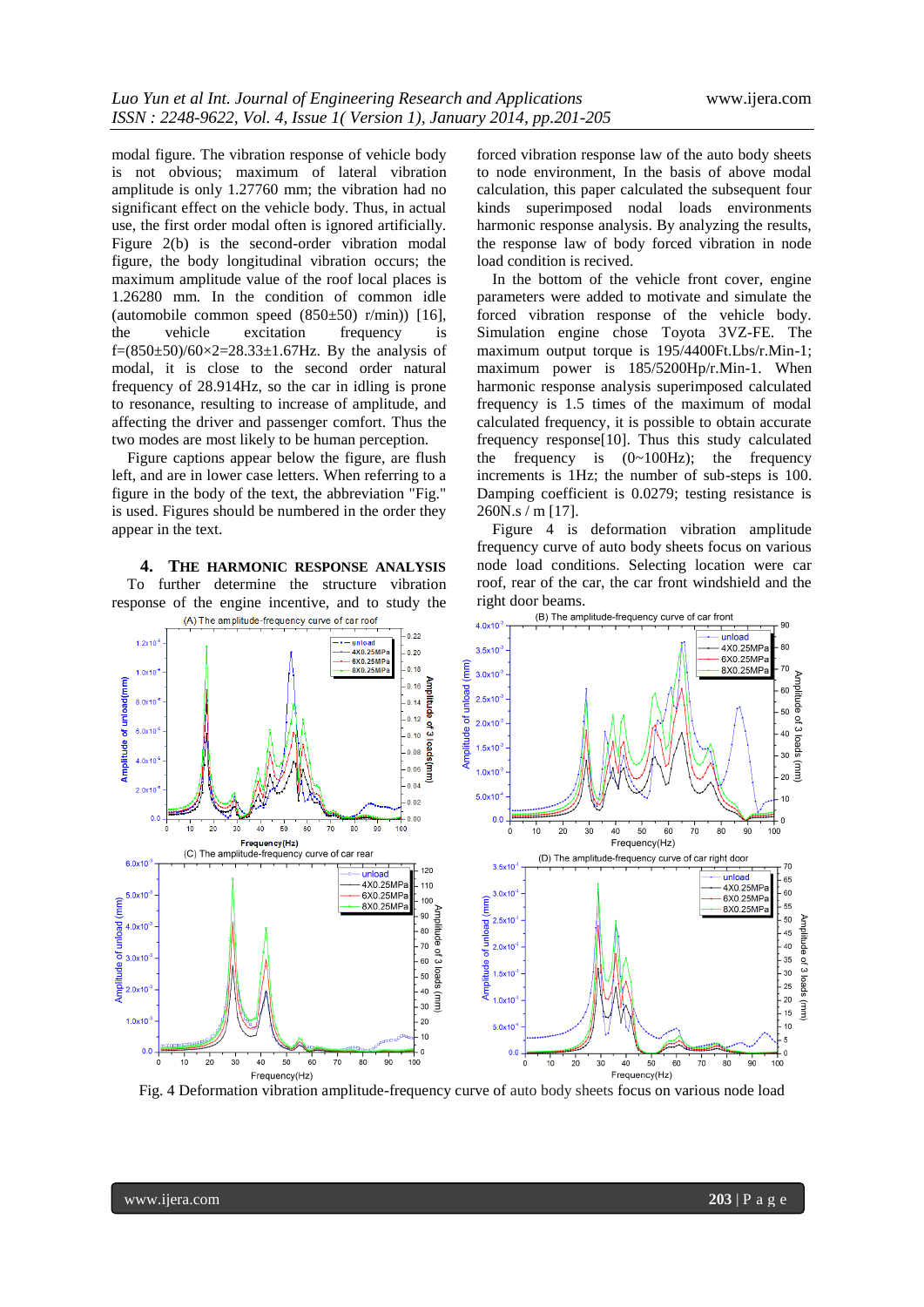In Figure 4, left side blue ordinate corresponds to the various parts of the body amplitude-frequency response curve in natural conditions. The right black ordinate corresponds to the response curve of three node load environment. The abscissa is the engine converted excitation frequency. Curvature of the curve in Figure 4 shows that the beginning of curve corresponding to rotation of the engine at low speed, the vibration of the body is simple vibration forced by excitation. The forced vibration frequency is equal to the engine driving frequency, and the response amplitude of the body is small. As the engine speed increasing, the drive frequency gradually increased. The auto body sheets exhibited the multi-stage resonance, where the amplitude distortion increased sharply.

Contrasting the same part of the body in the node load and natural conditions, the response curve trend shows that the peak point of the curves corresponding to the same basic frequency, the amplitude of the response has been significantly enlarged. Figure 4 (a) shows that in natural condition, the first-order resonance amplitude of car roof is  $8.14000 \times e^{-6}$  mm. While in the node load environment, the response amplitude increases with the increasing of node load. When the node load is  $2Mpa(8×0.25Mpa)$ , it

increased to  $2.08410\times e^{-6}$  mm. Fig. 4 (c) shows that, at the rear of the vehicle, the maximum response amplitude corresponds to the second order modal, and the response frequency is 28.914Hz.The amplitude response of nodal load environment increased from  $5.51000\times e^{-3}$  mm increased to

1.14650╳e <sup>2</sup> mm, which occured an obvious resonance

response. From Figure 4 (c) and Figure 4 (d), we can also reached the same conclusion that in node load condition, the auto body sheets of forced vibration compared to the natural conditions, the response amplitude increased in each modal, which the increasing is more obvious In each resonance frequency. Additionally, as the load node increased, the body edge forced vibration response amplitude increased.

Analysis shows that the node load environment will affect the auto body sheets edges reaction which are away from the node, and resulted the foced vibration increased compared to the node load points.

### **5. CONCLUSION**

The body modal simulation was made using Ansys-Workbench,and then each order mode vibration of the auto body sheets structure is obtained. After the analysis we get that the relatively weak point of auto body sheets structure stiffness is mainly the installation beam door parts. In the design of the actual skin structure, it should be reinforced

and optimize the door beam structure, to improve the structural stability of the parts. On the basis of modal analysis, superimposed various nodes load environments harmonic response analysis, the frequency response curve of auto body sheets forced vibration under driving torque of the engine is obtained, and it more accurately reflects the auto body sheets structure forced vibration response to the node load environment.

Through the comparison body dynamics response results of natural and node load environment, obtained the influence dynamics response rule of bottom node load environment on the whole auto body sheets structure. The forced vibration under the engine sinusoidal excitation, The node load will increase the edge body esonance response amplitude, thereby increasing the the damage or distortion probability of the parts. Thus in body design due to the effect of bolts, screws,etc, the result of node load environment on the auto body sheets structural vibration response need to be considered. Consequently, in the design, we should optimize and rational distribution of node load, and increase the vibration resistance of relatively weak position, to prevent excessive vibration and damage is indispensable.

Combined harmonic response analysis curve, and comparing the amplitude of the vibration of the same location under the same frequency, it can distinguish the vibration objectives from different structures and nodal load environment, and preliminary plays a reference role for automotive vibration information measurements and identification.

#### **6. ACKNOWLEDGEMENTS**

This research was financially Supported by the National Natural Science Foundation of China ( 60890203, 10676023),Fund project of National Key Laboratory of solid state laser,China.

#### **REFERENCES**

- [1] Lin, N. I., Z. H. O. N. G. Hui, and D. U. A. N. Chao. "Research on RFID Application Mode in Automotive Manufacturing Production Line." *Computer Engineering* 4 (2012): 074.
- [2] Wang, Gang, and Feng Sun. "FEA and optimize design of a new type structure of FOG." *Mechanical and Electronics Engineering* (ICMEE), 2010 2nd International Conference on. Vol. 1. IEEE, 2010.
- [1] Kong, Xiang Wei, et al. "Finite Element Analysis of Sieve Box Structure in Fluidized Bed." *Advanced Materials Research* 118 (2010): 497-501.